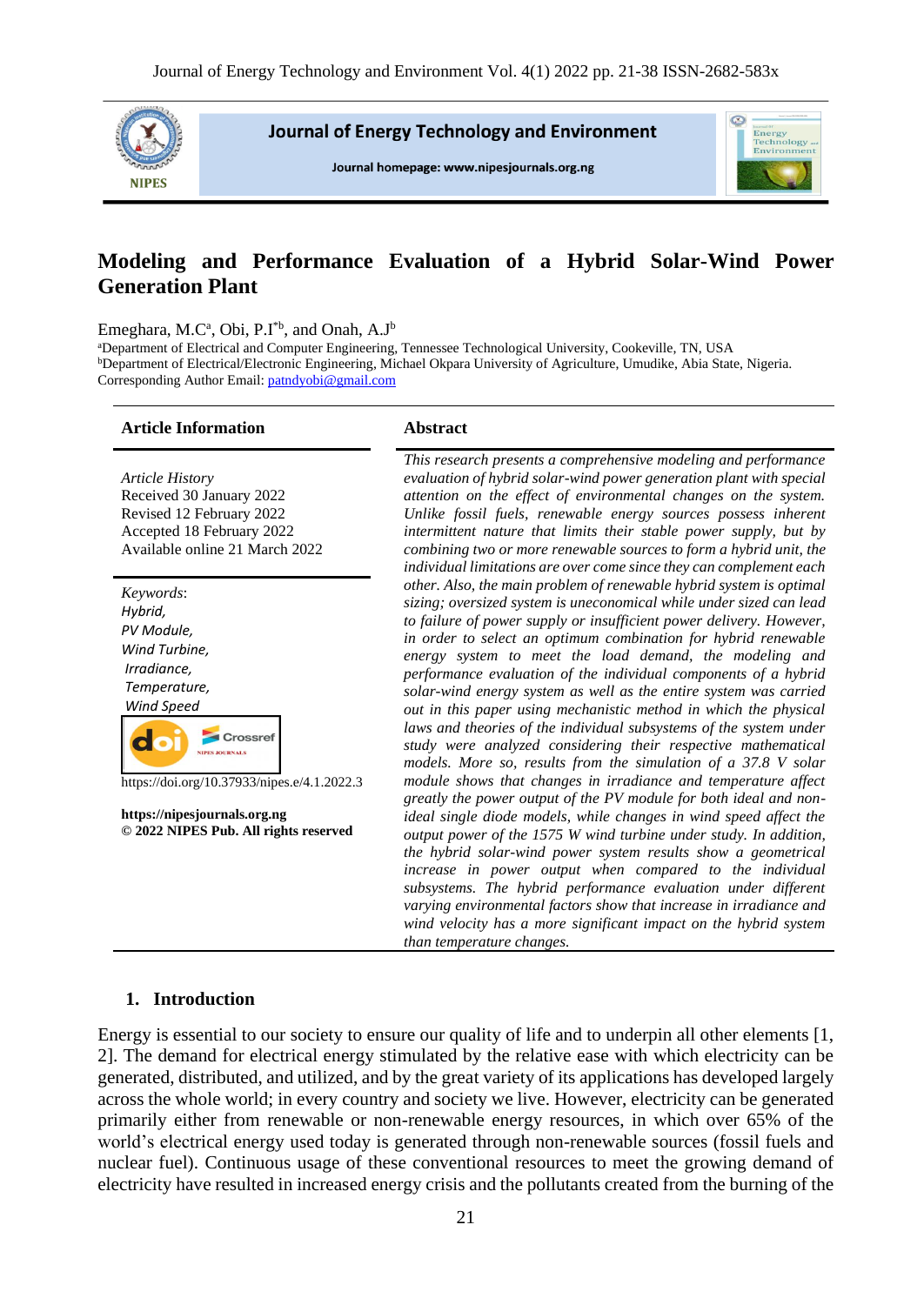conventional resources cause respiratory illnesses and death in humans and destroy fragile ecosystem [3]. Also, relying entirely on non-renewable resource; electricity generation is a risk in the future as they are finite sources. Thus, the way forward is to exploit more the use of renewable sources for continuous electricity generation.

Renewable energy sources such as wind, hydro, solar, biomass, geothermal, etc, are better alternatives to conventional energy sources, but they are less competitive due to their uncertainty and high initial cost [4, 5]. Also, the generation of electricity from these renewable sources is dependent on weather condition and possess inherent intermittent nature, which hinders stable power supply [6], and makes integration to micro-grid difficult, especially if the local grid is not connected to the main grid. However, the integration of two or more renewable energy systems to form a hybrid unit can serve as a permanent solution [7] to the random variability associated more with the individual sources, because the sources can complement each other to provide higher quality and more reliable power to consumers than the individual source system.

Although hybridization of different renewable sources can complement each other to some extent and achieve higher total energy efficiency, but there exist the problem of optimal sizing; over sizing the system components will enhance the system cost whereas under sizing can lead to failure of power supply or insufficient power delivered to the load [8]. Sizing is of utmost importance to the modeling and operation of a hybrid solar-wind power generation. Sizing has to be optimal in modeling to achieve a preferred level of reliability at the smallest probable cost. Several methods have been adopted or employed by different scholars in their respective studies or researches which include, hourly collection of data of both wind speed and solar radiation, graphical construction, downhill simplex and multi-objective optimal unit sizing [9a,10a]. However, in order to select an optimum combination for hybrid renewable energy system to meet the load demand, the modeling and performance evaluation of the individual components as well as the entire system is of great essence. Therefore, this research work is focused on studying the modeling and performance evaluation of a hybrid solar-wind power system.

Renewable resources are often located in remote areas, and it can be expensive to build power line to the cities where the electricity produced is needed most [11].

More so, renewable sources are limited by the fact that they are not always available, for instance, cloudy days reduce electricity generated from solar installations; days without wind reduces electricity from wind farms; and droughts or lean flow reduces the water available for hydropower. But by hybridizing two or more renewable sources, the individual limitations are overcome.

Figure 1 shows the block diagram of a typical hybrid solar-wind power system. The power supplied by the solar and wind system is centralized on a direct current (DC) bus. The output of the solar system is connected through a boost DC-DC converter to the DC bus, while the wind turbine output which is alternating current (AC) is further converted to DC, and then connected to the DC bus. Also, the respective output of these sources are made to charge a storage system (batteries) which is designed to supply DC power to the DC bus in case a shortfall in weather condition cause either of the sources to temporarily stop generating. However, the three power inputs to the DC bus (from solar, wind and storage system) are multiplexed to an output that can either serve directly a DC load or further converted to AC through an inverter for further distribution.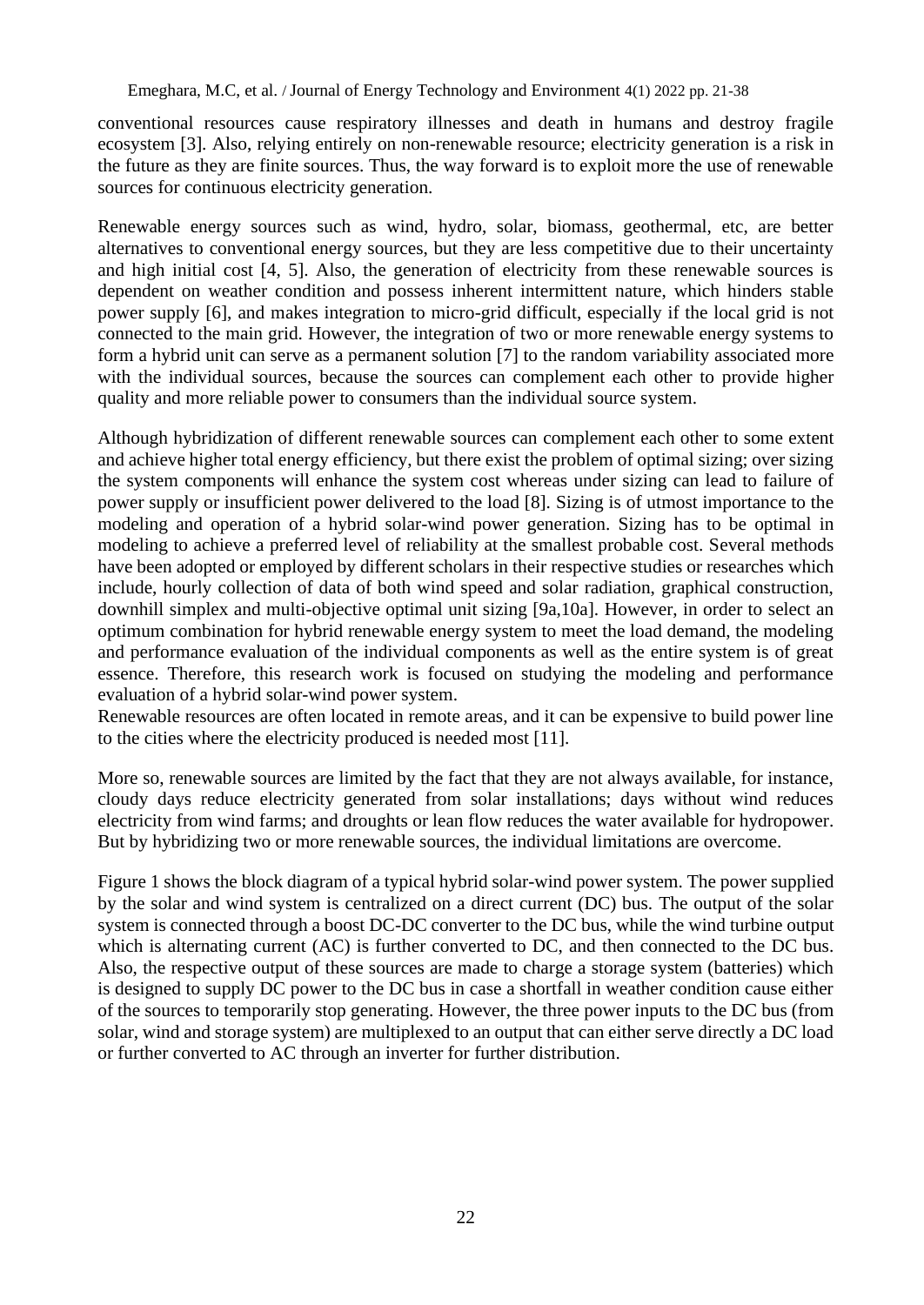

**Figure 1: Hybrid solar-wind power system**

# **2. Methodology**

In order to sufficiently model and evaluate the influence of different environmental factors affecting the performance of a hybrid solar-wind power system such as variations in wind speed, Irradiance and Temperature, it is imperative to review in this section the materials and methods adopted in the analysis of this research.

# *2.1 Materials*

The following materials were used in the simulation of this research work:

- Mitsubishi electric PV module manufacturer's datasheet; attached as Appendix 2.
- Pika T701 wind turbine installation and service manual; attached as Appendix 1.
- Matlab software
- Laptop computer system with the following system properties; HP, intel processor, 2.30 Hz, 4.0 GB, 64 bit.

# *2.2 Methods*

The hybrid renewable system under discussion consists of two energy conversion components: the PV Module and wind turbine, as well as a storage device (battery). The working together of these components though with different inhibiting factors can guarantee a stable power supply to a large extent. However, in order to correctly select the components and subsystems of a hybrid renewable solar-wind power system for optimal sizing of the entire system, the most important step was the modeling of its individual components. This was achieved by using mechanistic method [12, 13] in which the physical laws and theories of the individual subsystems of the proposed hybrid solar-wind power system were analyzed considering their individual mathematical models.

# *2.2.1 PV cell mathematical modeling*

The building block of a PV cell is synonymous to the principle of operation a p-n junction semiconductor. It consists of a silicon p-n junction capable of releasing electrons around a closed electrical circuit when exposed to light using photovoltaic effects. By using the principle of photovoltaic effects [14, 15], a physical interpretation of the equivalent circuit of a solar cell can be modeled through the circuits shown in Figures 2, 3 and 4. When sunlight hits the cell, photons are absorbed by the p-n junction atoms, thus, freeing electrons from the n-type or n-doped layer. These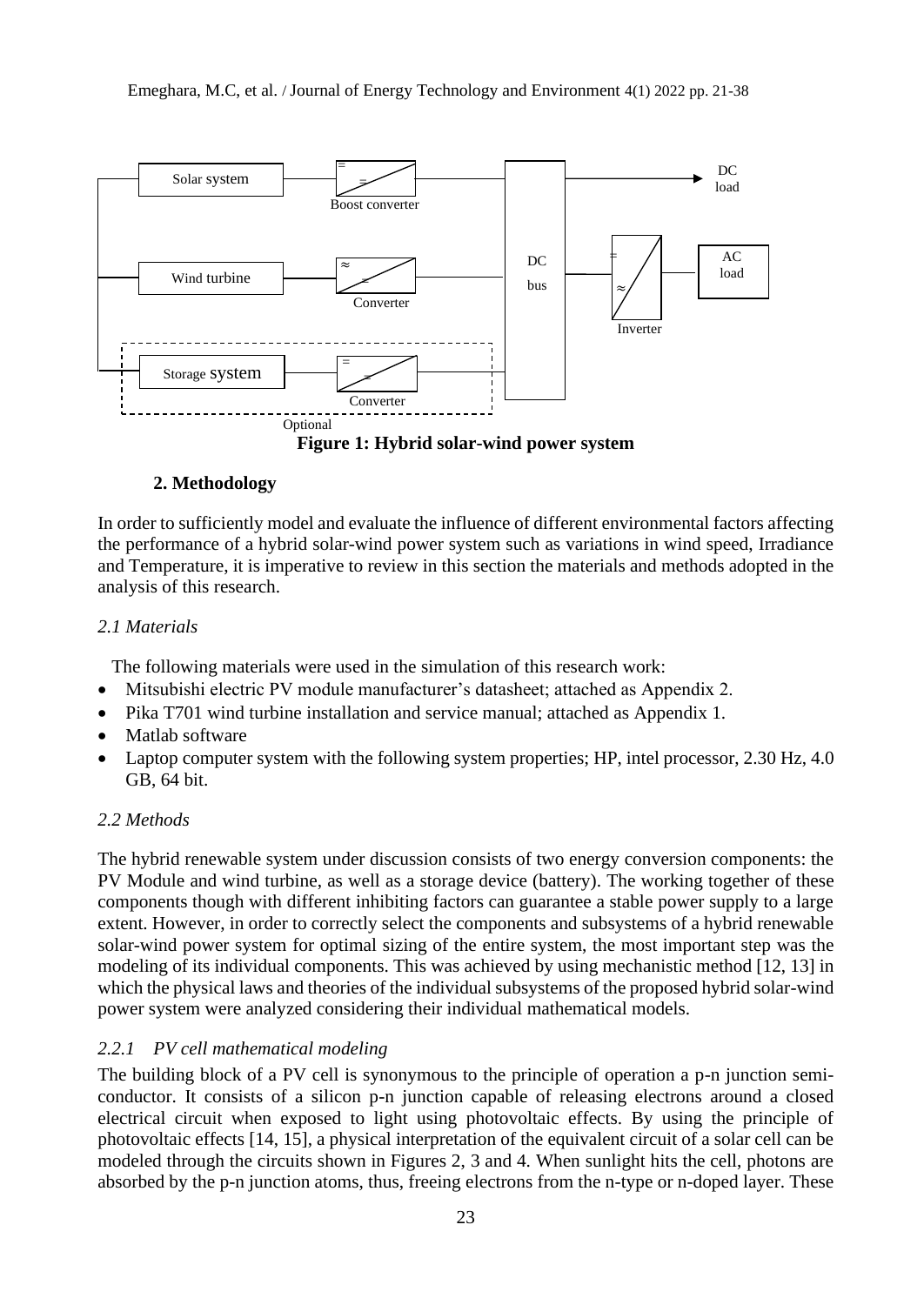electrons are then free to move across the junction due to the built-in potential and create a current. Hence, this is modeled by the light generated current source,  $I_{Ph}$ . The intrinsic silicon p-n junction characteristic is simulated as a diode in the circuit equivalent. During darkness, the solar cell is not an active device; it works as a diode, i.e. a p-n junction. It produces neither current nor voltage. This shows that the output of the current source is directly proportional to the light falling on the cell (photocurrent). Thus, the photon generated current source  $I_{Ph}$  is in fact related with solar irradiance.

For the purpose of this study, only the ideal and non-ideal PV cell single diode model [16] was considered. However, the parameters of the PV cells considered were evaluated using classical circuit theory for each equivalent model connection.

# ➢ *Ideal single diode photovoltaic model*

An ideal photovoltaic cell consists of a single diode connected in parallel with a light generated current source,  $I_{Ph}$ as shown in Figure 2.



**Figure 2: Equivalent single diode circuit model for ideal PV cell [17].**

| The output current, $I_{PV}$ , is deduced as follows:                            |     |
|----------------------------------------------------------------------------------|-----|
| $I_{PV} = I_{Ph} - I_d$                                                          | (1) |
| Where.                                                                           |     |
| $I_{PV}$ = Output current,                                                       |     |
| $I_{\rm Ph}$ = Light generated current, and                                      |     |
| $I_d$ = Diode current                                                            |     |
| According to [17], the current through a p-n junction diode is given as;         |     |
| $I_d = I_S \left[ exp \left( \frac{V}{nV_T} \right) - 1 \right]$                 | (2) |
| Therefore,                                                                       |     |
| $I_{PV} = I_{Ph} - I_{S} \left[ exp \left( \frac{V}{nV_{r}} \right) - 1 \right]$ | (3) |
| Where,                                                                           |     |
| $V =$ Output voltage                                                             |     |
| $I_s$ = Cell saturation of dark current,                                         |     |
| $V_T$ = Thermal voltage                                                          |     |
| Also, according to [16], the thermal voltage is given as;                        |     |
| $V_T = \frac{KT_c}{q}$                                                           | (4) |
| K = Boltzmann's constant = $1.3806503 \times 10^{-23}$ J/K                       |     |
| $T_c$ = Cell operating temperature (in Kelvin)                                   |     |
| $q =$ Electron charge = 1.60217646 × 10 <sup>-19</sup> C                         |     |
| $n =$ Ideality factor = 1.3                                                      |     |
| $\triangleright$ Non-ideal photovoltaic model                                    |     |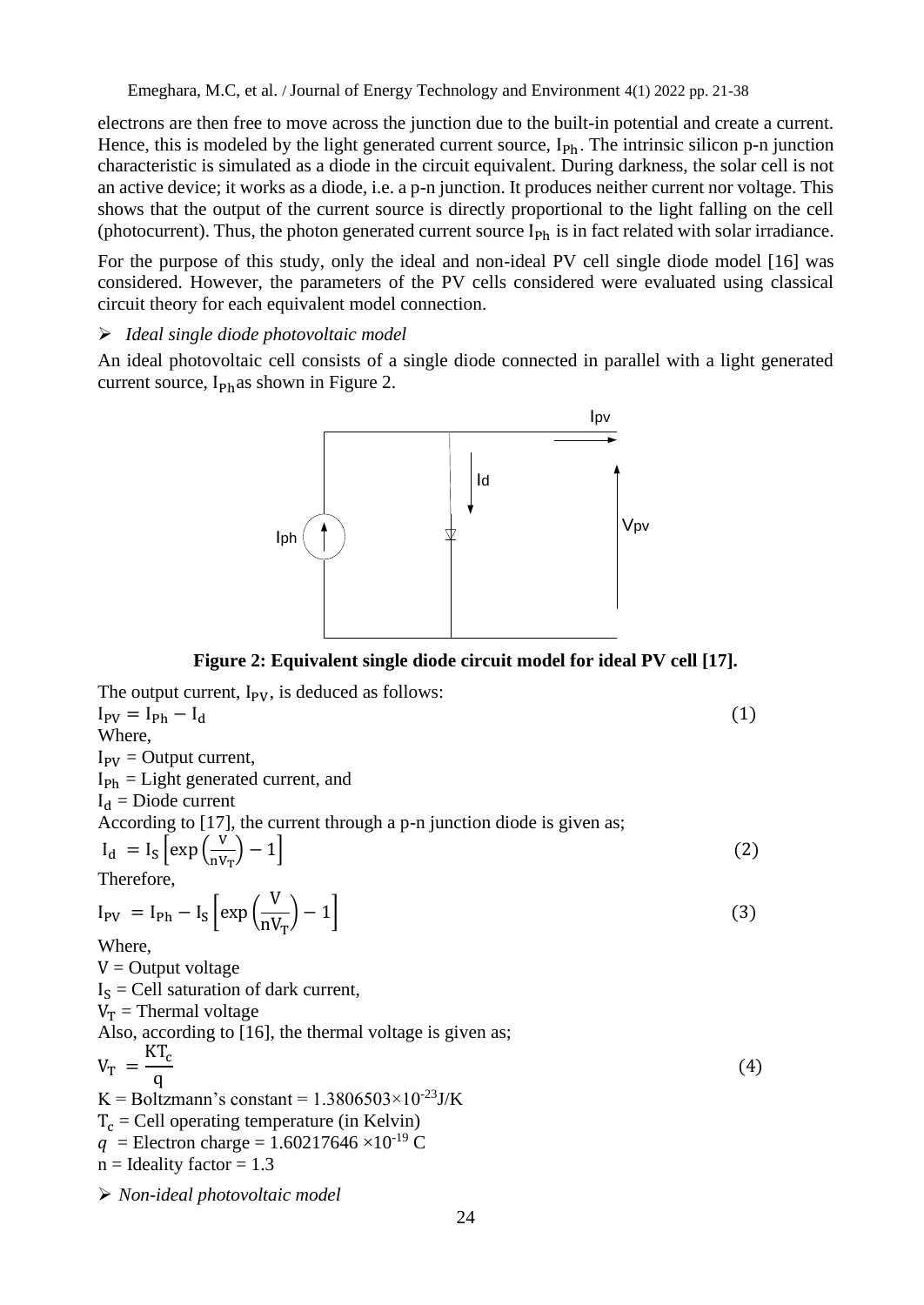The non-ideal model is made up of photovoltaic cell with series resistance and photovoltaic with series and parallel resistance.

The photovoltaic model with series resistance  $(R<sub>S</sub> - model)$  shown in Figure 2 was achieved with the inclusion of a series resistance  $R<sub>S</sub>$ , which represents the circuit internal resistance.



**Figure 3: Equivalent model circuit of single diode PV cell with series resistance [18].**

The output current is deduced as follows:

 $I_{\rm PV} = I_{\rm Ph} - I_{\rm d}$  (5)

Where,  

$$
I_d = I_S \left[ exp\left(\frac{V + I_{PV}R_S}{nV_T}\right) - 1\right]
$$
(6)

Therefore,

$$
I_{PV} = I_{Ph} - I_d = I_{Ph} - I_S \left[ exp\left(\frac{V + I_{PV}R_S}{nV_T}\right) - 1\right]
$$
 (7)

Where,

 $R<sub>S</sub>$  = Series resistance.

The introduction of the parallel resistance is based on the fact that Equation (7) cannot effectively represent the behavior of the cell when subjected to environmental variations, especially at the low voltages. A more practical model is shown in Figure 4, where the series resistance represents the PV cells internal circuit resistance, while parallel resistance is inversely related with leakage current to the ground. Usually, the series resistance is very small, which arises from the ohmic contact between metal and semiconductor internal resistance. But shunt resistance is very large and represents the surface quality along the periphery, noting that in ideal case  $R_s$  is zero (0) and  $R_{sh}$  is infinity  $(∞)$  [19].



**Figure 4: Equivalent model of single diode PV cell with series and shunt resistances [18].**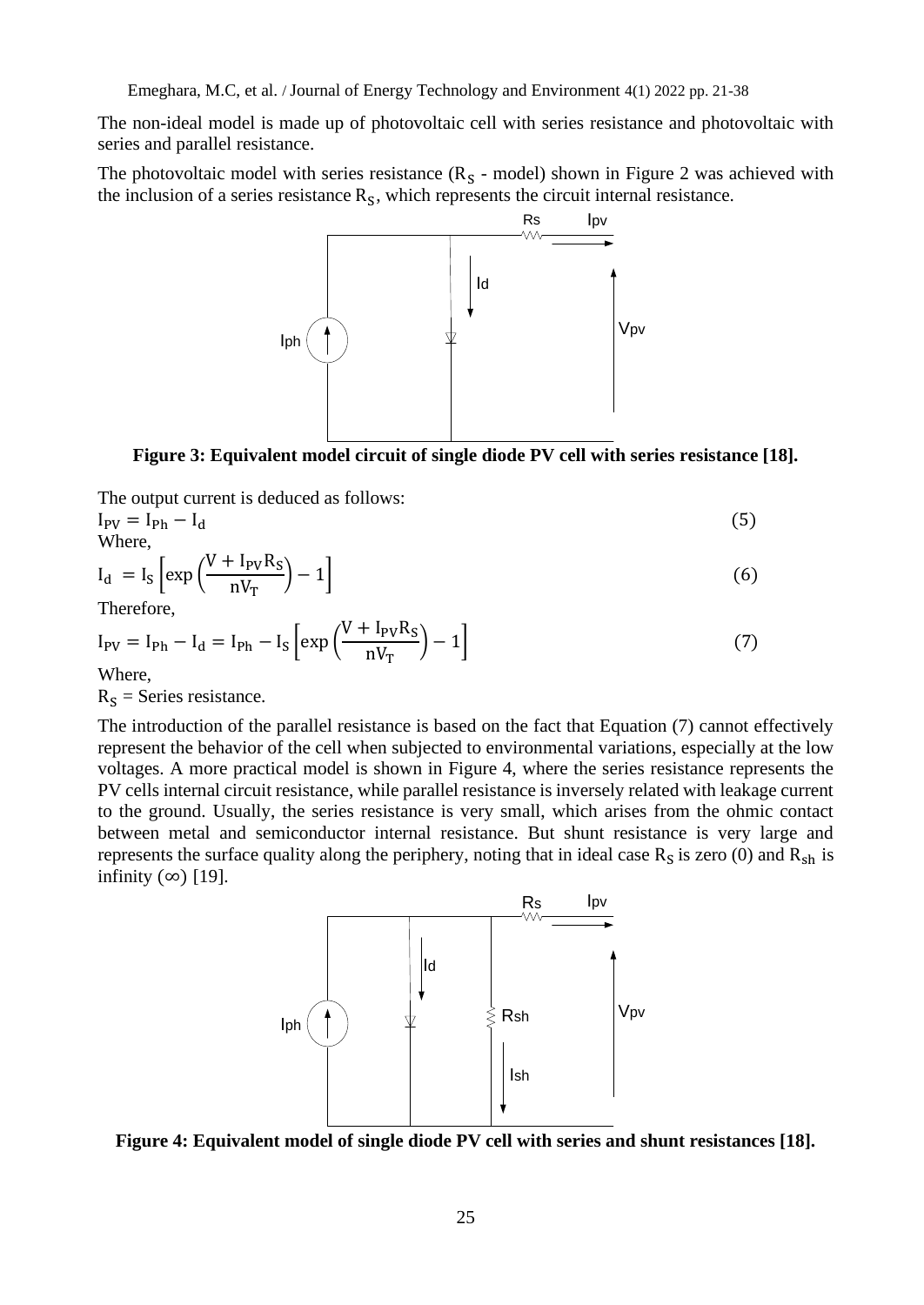Applying Kirchhoff's law to the node where,  $I_{Ph}$ ,  $I_d$ ,  $R_{Sh}$  and  $R_S$  meet, the following output current can be deduced:

$$
I_{\rm PV} = I_{\rm Ph} - I_{\rm d} - I_{\rm R_{\rm Sh}}
$$
 (8)

$$
I_d = I_S \left[ exp\left(\frac{V + I_{PV}R_S}{nV_T}\right) - 1\right]
$$
\n
$$
V + I_{PV}R_S
$$
\n(9)

$$
I_{R_{\rm Sh}} = \frac{I_{\rm F} I_{\rm F} I_{\rm F} I_{\rm F}}{R_{\rm Sh}}
$$

 $I_{Rsh}$  = Shunt/parallel resistance current, therefore,

$$
I_{\rm PV} = I_{\rm Ph} - I_{\rm S} \left[ \exp\left(\frac{q(V + I_{\rm PV}R_{\rm S})}{nKT_{\rm c}}\right) - 1 \right] - \frac{V + I_{\rm PV}R_{\rm S}}{R_{\rm Sh}} \tag{11}
$$

$$
I_{\rm PV} = I_{\rm Ph} - I_{\rm S} \left[ \exp\left(\frac{q(V + I_{\rm PV}R_{\rm S})}{nN_{\rm s}KT_{\rm c}}\right) - 1 \right] - \frac{V + I_{\rm PV}R_{\rm S}}{R_{\rm Sh}} \tag{12}
$$

Where,

 $N_s$  = Number of series connected cells

This model yields more accurate results than the  $R<sub>S</sub>$ -model, but at the expense of longer computational time [20].

However, the photocurrent mainly depends on the solar irradiance and cell's operating temperature, expressed as:

$$
I_{\text{Ph}} = [I_{\text{Sc}} + K_{\text{i}}(T_{\text{c}} - T_{\text{nom}})] \frac{G}{G_{\text{nom}}}
$$
\n(13)

 $I_{\text{Sc}}$  = Short circuit current at standard test condition,

 $K_i$  = Cell's short circuit current temperature coefficient,

 $T_{\text{nom}}$  = Nominal temperature,

 $T_c$  = Cell's operating temperature,

 $G =$  Solar irradiance in W/m<sup>2</sup>, and

 $G_n$  = Nominal solar irradiance in W/m<sup>2</sup>,

The saturation current varies as a cubic function of temperature [6], which is represented as;

$$
I_S = I_{rs} \left[ \frac{T_{nom}}{T_c} \right]^3 \exp \left[ \frac{qE_g}{nK} \left( \frac{1}{T_{nom}} - \frac{1}{T_c} \right) \right]
$$
(14)

Where,

 $I_{rs}$  = Cell's reverse saturation current at nominal temperature and solar radiation,

 $E<sub>g</sub>$  = Band-gap energy of the silicon solar cell = 1.12eV, and

 $n =$ Ideality factor.

The reverse saturation current can be further improved as a function of temperature as follows;

$$
I_{rs} = \frac{I_{sc}}{\exp\left(\frac{qV_{OC}}{nNsKT_C}\right) - 1}
$$
(15)

Where,

 $V_{OC}$  = Open circuit voltage  $I_{Sc}$  = Short circuit current.

➢ *PV cell I-V characteristics*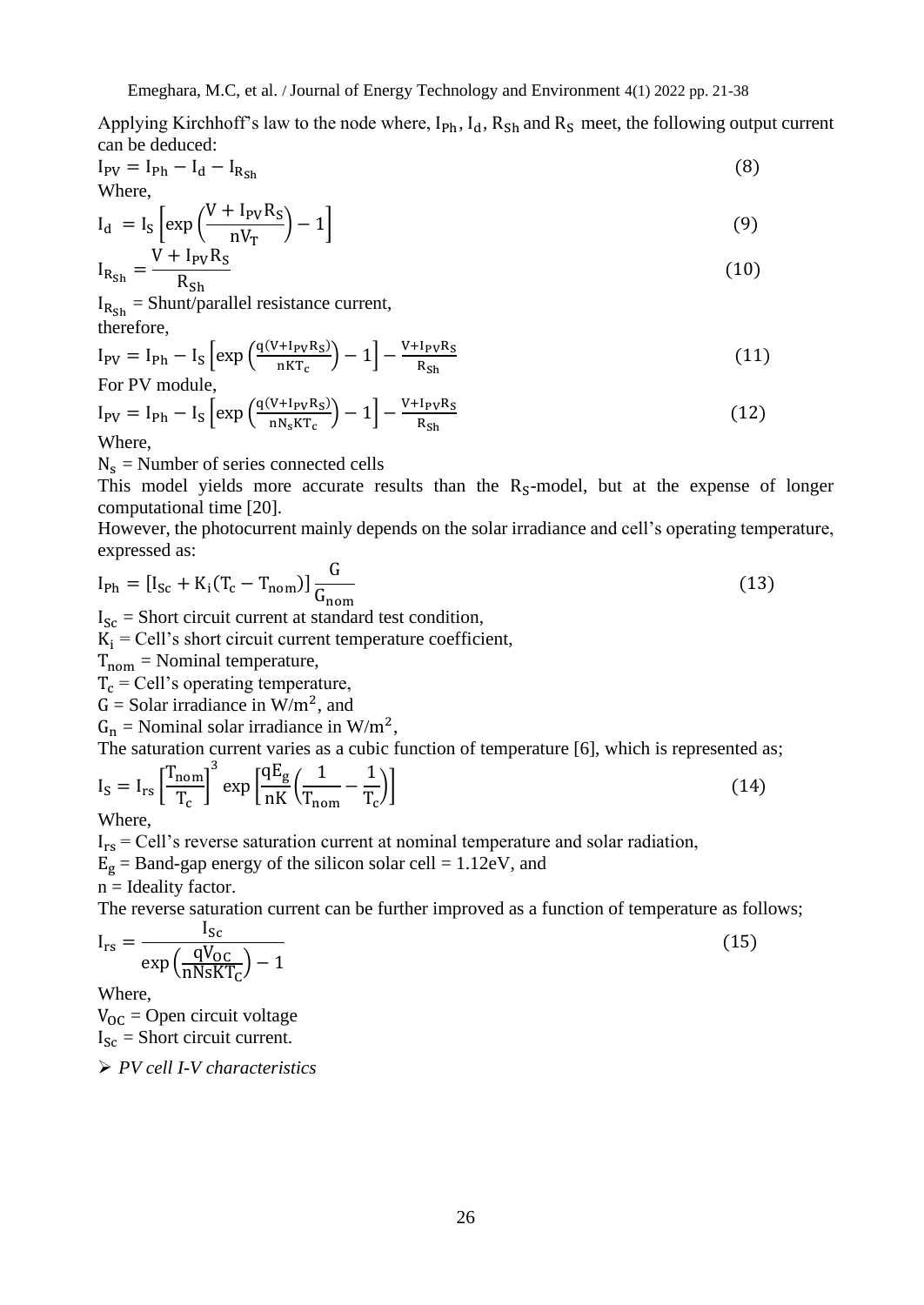

**Figure 5: I-V and P-V characteristic curve of a PV module [21]**

**1.** *Short circuit current*,  $I_{SC}$ : It refers to the maximum current produced by cell under given conditions of light and temperature corresponding to zero output voltage. The power at this point is zero.

**2.** Open circuit voltage,  $V_{0C}$ : It refers to the maximum voltage from the cell under given conditions of light and temperature corresponding to maximum voltage potential but zero current flow. The power at this point is also zero.

$$
V_{OC} = \frac{nKT_C}{q}\ln\left[\frac{I_{Ph}}{I_S} + 1\right]
$$
 (16)

**3. Current at maximum power,**  $I_{MP}$ **:** It refers to the current that results in maximum power under given conditions of light and temperature and it is used as the rated current of a cell.

**4.** *Voltage at maximum power,*  $V_{MP}$ : It refers to the voltage that results in maximum power under given conditions of light and temperature and is used as the rated voltage of a cell.

**5.** *Fill factor (FF)*: The fill factor, also known as the curve factor as shown in Figure 5, is a measure of sharpness of the knee in an I-V curve. It indicates how well a junction was made in the cell and how low the series resistance has been made. It can be lowered by the presence of series resistance and tends to be higher whenever the open circuit voltage is high. The maximum value of the fill factor is obviously less than one.

$$
FF = \frac{P_{\text{Max}}}{V_{\text{OC}} \times I_{\text{SC}}} = \frac{V_{\text{Max}}}{V_{\text{OC}}} \times \frac{I_{\text{Max}}}{I_{\text{SC}}}
$$
(17)

Other than the above, the two other important parameters that influence the characteristics of solar cells are the solar irradiance, an instantaneous quantity describing the rate of solar radiation (power) incident on a surface and solar insolation referring to the amount of solar energy received on a surface.

**6.** *Maximum power point*  $P_M$ . This is the point of intersection between  $I_{MP}$  and  $V_{MP}$  as shown in Figure 5.

*Solar cell efficiency*

The solar cell power conversion efficiency can be given as:  $\eta_{ec} =$ P<sub>max</sub> Pin  $=$   $\frac{V_{\text{Max}} \times I_{\text{Max}}}{V_{\text{Max}} \times I_{\text{Max}} \times I_{\text{Max}} \times I_{\text{Max}} \times I_{\text{Max}} \times I_{\text{Max}} \times I_{\text{Max}} \times I_{\text{Max}} \times I_{\text{Max}} \times I_{\text{Max}} \times I_{\text{Max}} \times I_{\text{Max}} \times I_{\text{Max}} \times I_{\text{Max}} \times I_{\text{Max}} \times I_{\text{Max}} \times I_{\text{Max}} \times I_{\text{Max}} \times I_{\text{Max}} \times I_{\text{Max}} \times I_{\text{Max}} \times I_{\text{Max}}$  $\frac{m_{\text{max}}}{m_{\text{max}}}$  (18)

Thus,

$$
\eta_{\rm ec} = \frac{P_{\rm max}}{P_{\rm in}} = \frac{V_{\rm max} I_{\rm max}}{A_{\rm}. G_{\rm in}}\tag{19}
$$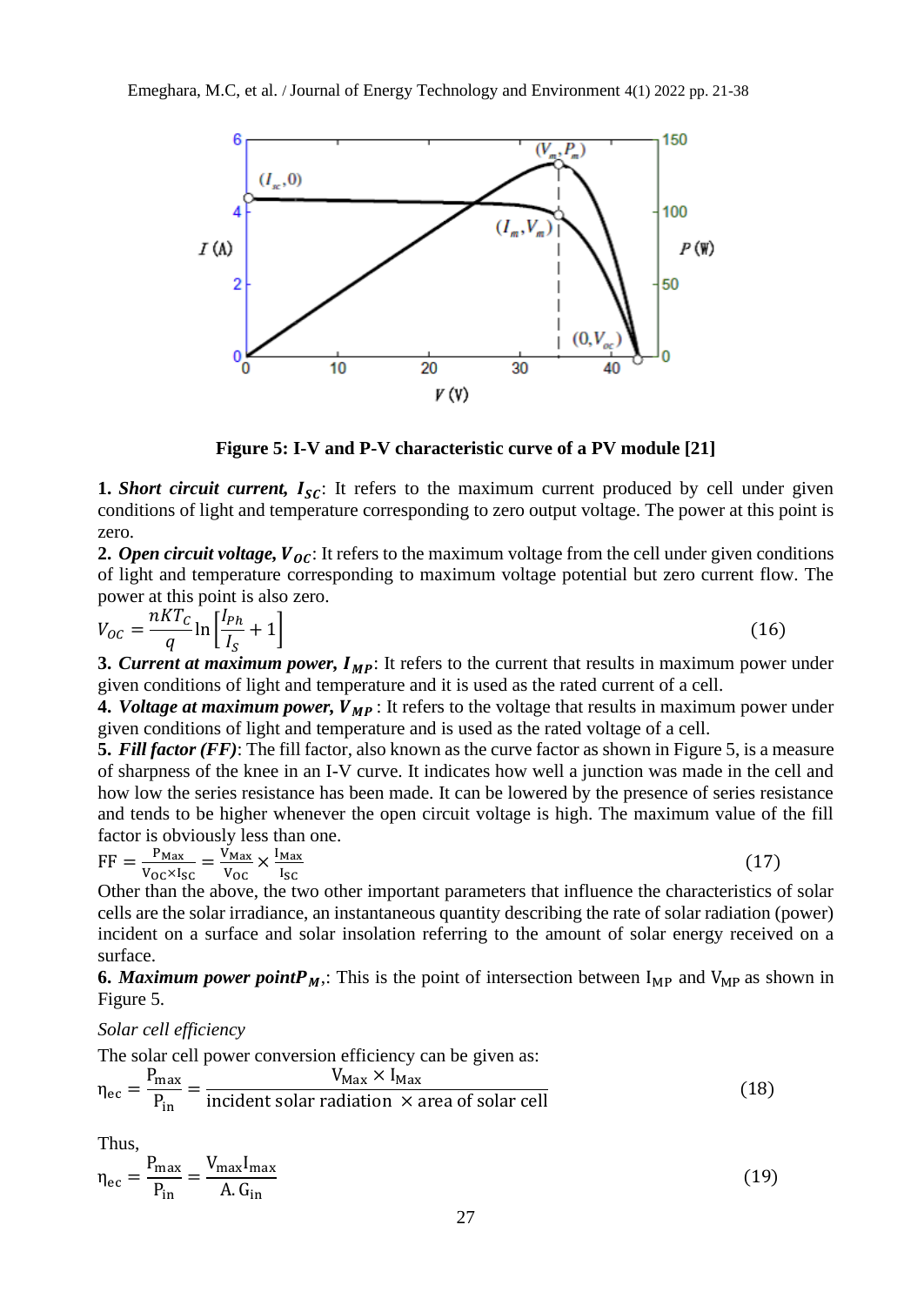Where,  $I_{\text{Max}}$  and  $V_{\text{Max}}$  are the current and voltage for maximum power, corresponding to solar irradiance Gin.

*2.2.2 Wind turbine mathematical modeling*



**Figure 6: A Typical wind turbine assembly**

The wind turbine is designed to capture the kinetic energy present in wind and convert it to electrical energy. From a modeling point of view, a typical wind turbine consists of the following components:

- Prime mover (turbine rotor and blade assembly)
- Drive train (shaft and gear box)
- Electrical generator (an induction generator is preferred over the synchronous choice because of its ability to withstand frequent variations in speed)
- Control system

The interaction between these components determines how much kinetic energy extractable from the wind. Modeling of the electrical subsystem is fairly straight forward based on the fact that most simulation software includes a built-in induction/synchronous generator model. However, modeling of the aerodynamics and mechanical drive train is more challenging because their models are based on the differential and algebraic equations that describe their operation [22]. For the purpose of this study, both the electrical and aerodynamic models of wind turbine were considered with special attention on the relationship between wind speed and extractable power; real and reactive power response to load and the simulation and results were carried out with the aid of MATLAB software.

# • *Aerodynamic model*

The extractable power from the wind depends on the interaction between the wind turbine rotor and the wind speed. However, the fundamental equation governing the power available in the wind is given by:

$$
P_{wind} = \frac{1}{2} \rho A V_w^3
$$
  
Where,  

$$
\rho = Air density (kg/m^3)
$$
  

$$
A = Area swept by rotor blades (m^2)
$$
  

$$
V_w = Average wind speed (m/s)
$$
 (20)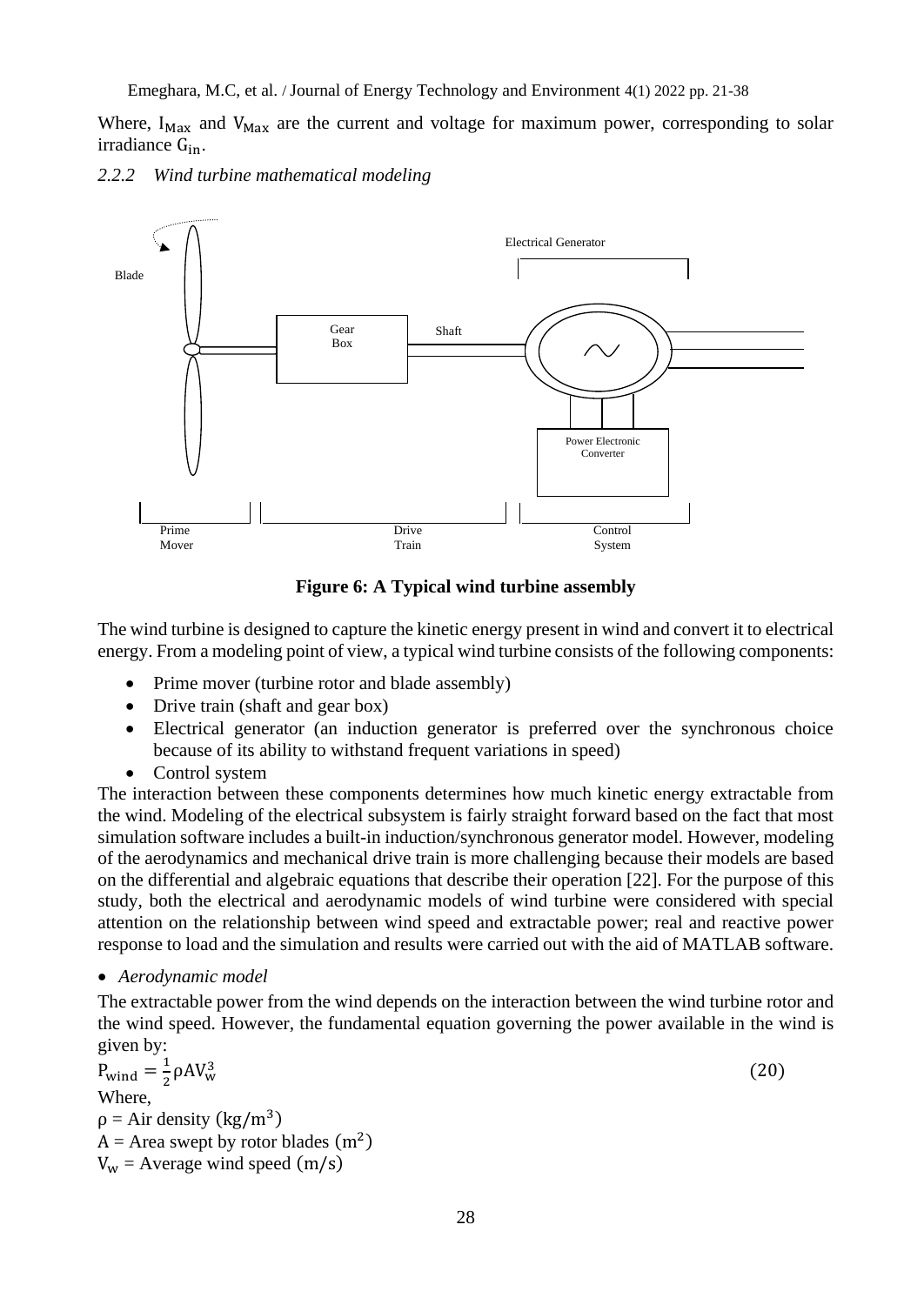Also, according to Betz, the maximum power extractable by an ideal turbine rotor with infinite blades from wind under ideal conditions is 59.26% of the power available in the wind. This limit is known as the Betz limit [23]. In practice, wind turbines are limited to two or three blades due to a combination of structural and economic considerations, and hence, the amount of power they can extract is closer to about 50% of the available power [24]. Thus, the ratio of extractable power to available power can be expressed as:

$$
C_{P} = \frac{\text{Extractable Power}}{\text{Available Power}}
$$
\n
$$
\text{From equation (21),}
$$

Extractable power, P<sub>wind</sub> is

$$
P_{\text{wind}} = \frac{1}{2} C_{\text{P}} \rho A V_{\text{w}}^3 \tag{22}
$$

Also, the delivered power,  $P_e$  is given as;

$$
P_{\text{wind}} = \frac{1}{2} C_{\text{P}} \rho A V_{\text{w}}^3 N
$$
\n
$$
W_{\text{hore}}^1 \tag{23}
$$

Where,

N is the combined efficiency of the gearbox and alternator.

C<sub>p</sub> is expressed as a function of tip-speed rotor (λ) and blade pitch angle β. It is given as;

$$
C_{P}(\lambda, \beta) = \frac{1}{2} \left[ \frac{116}{\lambda_1} - 0.4\beta - 5 \right] \exp^{-\frac{-21}{\lambda_1}} + 0.0068\lambda
$$
 (24)

 $W$ here,

$$
\lambda_1 = \left[ \frac{1}{\frac{1}{\lambda + 0.08\beta} - \frac{0.035}{\beta^3 + 1}} \right]
$$
\n(25)

$$
\lambda = \frac{\Omega R}{V_{\rm w}}\tag{26}
$$

 $C_P$  = Wind turbine power coefficient  $\lambda$  = Tip-speed ratio  $\lambda_1$  = Constant

For the purpose of this study  $C_P$  is taken to be 0.48 owing to the fact that the wind turbine data used has only 3 blades.

# **3. Results and Discussion**

# *3.1 PV Module Simulation Results*

The results of PV module simulation under varying temperature and irradiance conditions obtained are based on the parameters extracted from Mitsubishi Electric PV panel manufacturer's datasheet used.

### *3.1.1 Temperature variation simulation results*

The following graphs show the effect of temperature on PV module of ideal and non-ideal single diode models at different temperature values of 25, 30, 35, 40 and 45°C subject to constant irradiance value of 1000W/m<sup>2</sup>.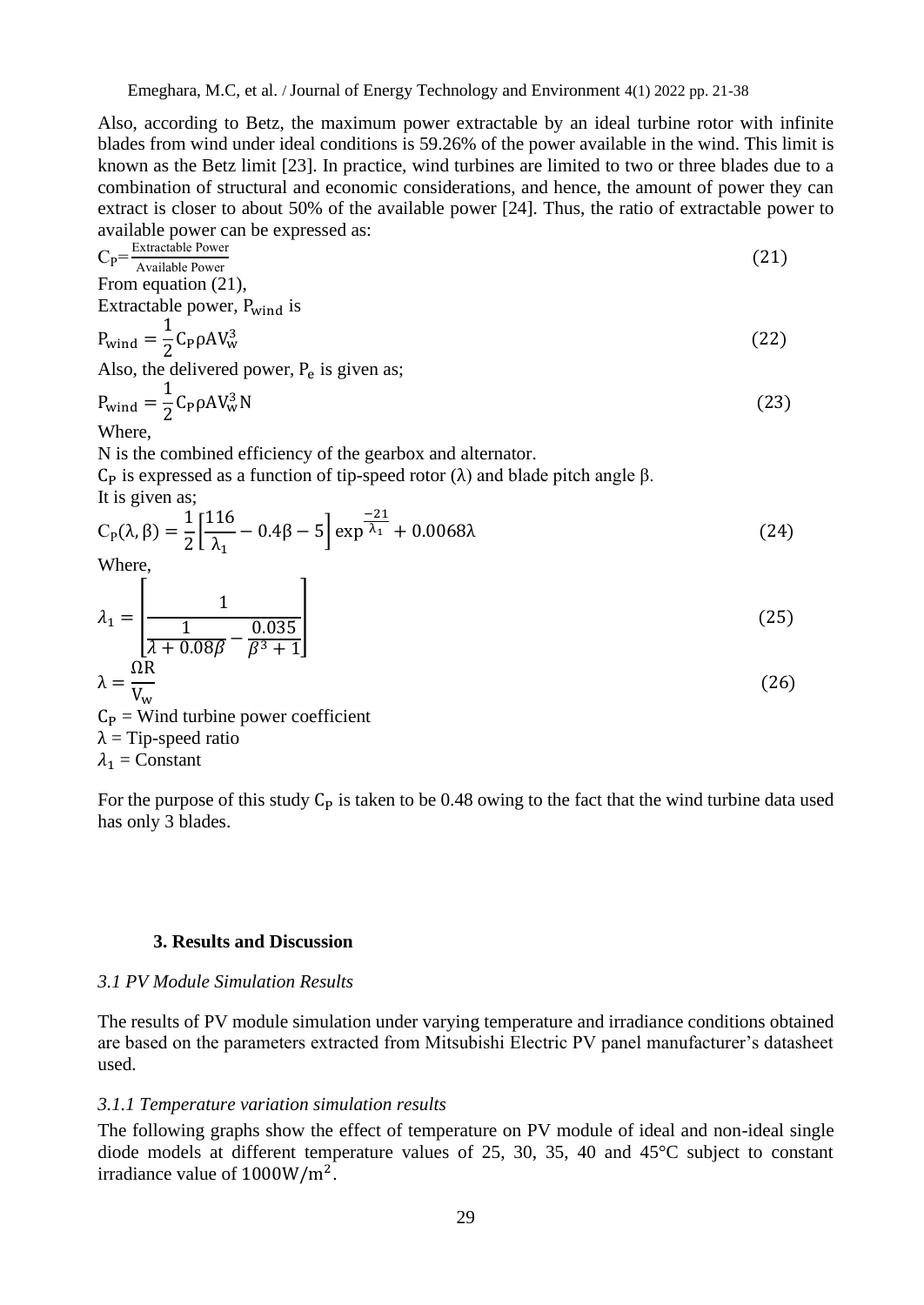The Figures 7-10 show the I-V and P-V characteristics of an ideal and non-ideal single diode PV module models for varying temperature, T respectively. It is evident from these simulation results that the current generated by the incident light remained virtually constant while the voltage decreases significantly in value for every increase in temperature. Also, the power decreases as voltage decreases. However, a great similarity exists between the Ideal and non-ideal PV module models under temperature variations. In addition, it may be said that increment in temperature causes decrement in the value of both maximum power voltage  $(V_{mp})$  and maximum power current  $(I_{mp})$ . Also, the simulation result shows that the short-circuit current is independent of temperature rise for the models under study.



**Figure 7: Current-voltage (I-V) characteristics of an ideal PV module under varying temperature** (℃) **condition**



**Figure 8: Power-voltage (P-V) characteristics of an ideal PV module under varying temperature** (℃) **condition**



**Figure 9: Current-voltage (I-V) characteristics of a non-ideal PV module under varying temperature**  (℃) **condition**



**Figure 10: Power-voltage (P-V) characteristics of a non- ideal PV module under varying temperature** (℃) **condition**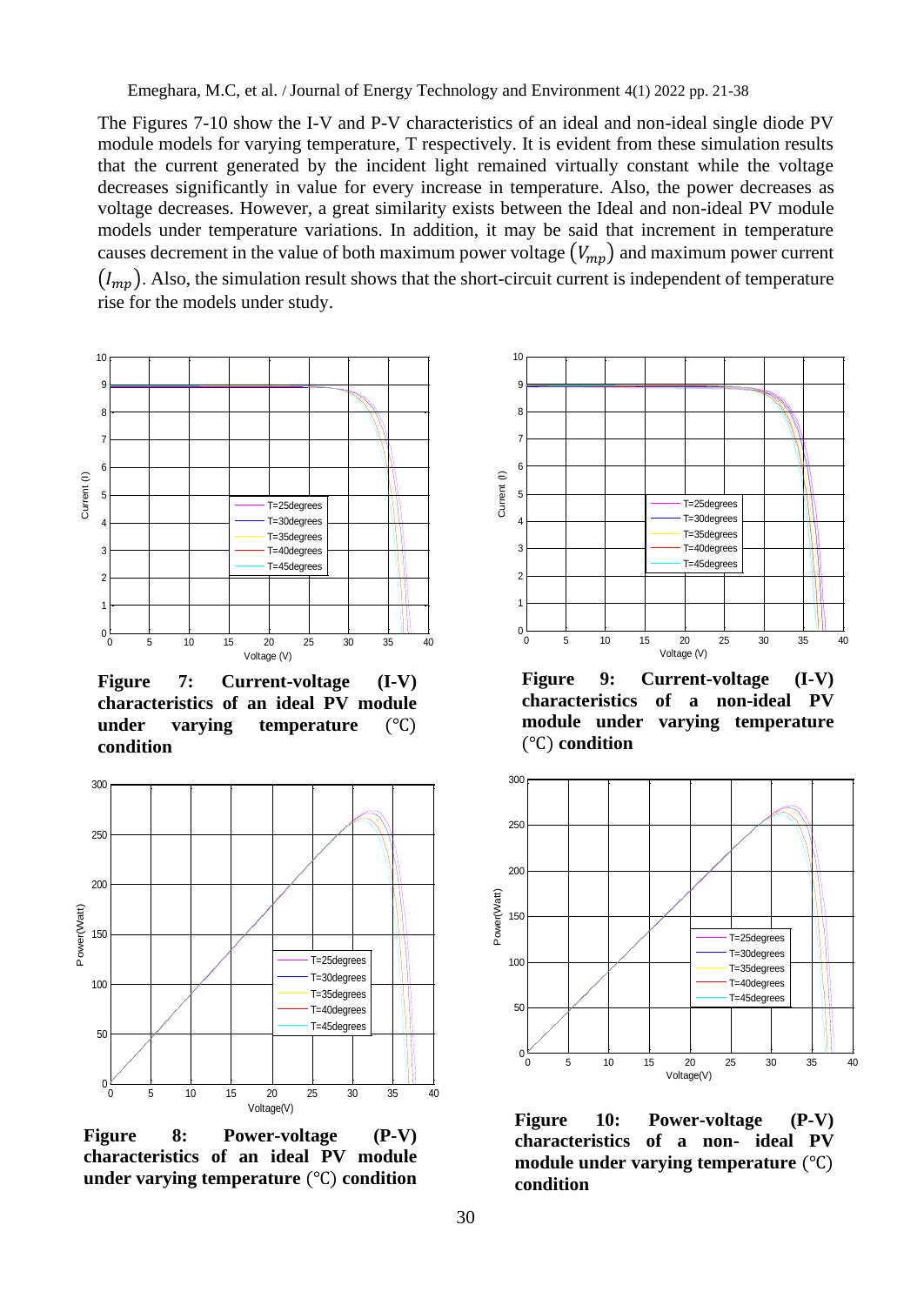### *3.1.2 Irradiance variation simulation results*

Figures 11-14 show the simulation result of single diode model of PV module under varying irradiance (G) values of  $600W/m^2$ ,  $700W/m^2$ ,  $800W/m^2$ ,  $900W/m^2$  and  $1000W/m^2$  respectively subject to constant temperature of 25℃. These show that the effect of irradiance is much high in the short circuit current than in the open circuit voltage for the I-V characteristics. Also, the effect of irradiance variation on P-V characteristics shows that increase in irradiance causes significant increase in the generated voltage.

However, the model results show few variations in the values of short circuit current  $(I_{sc})$ , open circuit voltage ( $V_{oc}$ ), maximum power voltage ( $V_{mp}$ ), maximum power current ( $I_{mp}$ ), maximum power  $(P_{max})$ , fill factor  $(F)$ , and efficiency  $(\eta)$  for both ideal and non-ideal PV cell with single and double diode models when subjected to different irradiance values. This indicates solid performance of a PV cell.



**Figure 11: Current-voltage (I-V) characteristics of an ideal single diode PV module model under varying irradiance condition**



**Figure 12: Power-voltage (P-V) characteristics of an ideal single diode PV** 

**module model under varying irradiance condition**



**Figure 13: Current-voltage (I-V) characteristics of a non-ideal single diode PV module model under varying irradiance condition**



**Figure 14: Power-voltage (P-V) characteristics of an ideal single diode PV**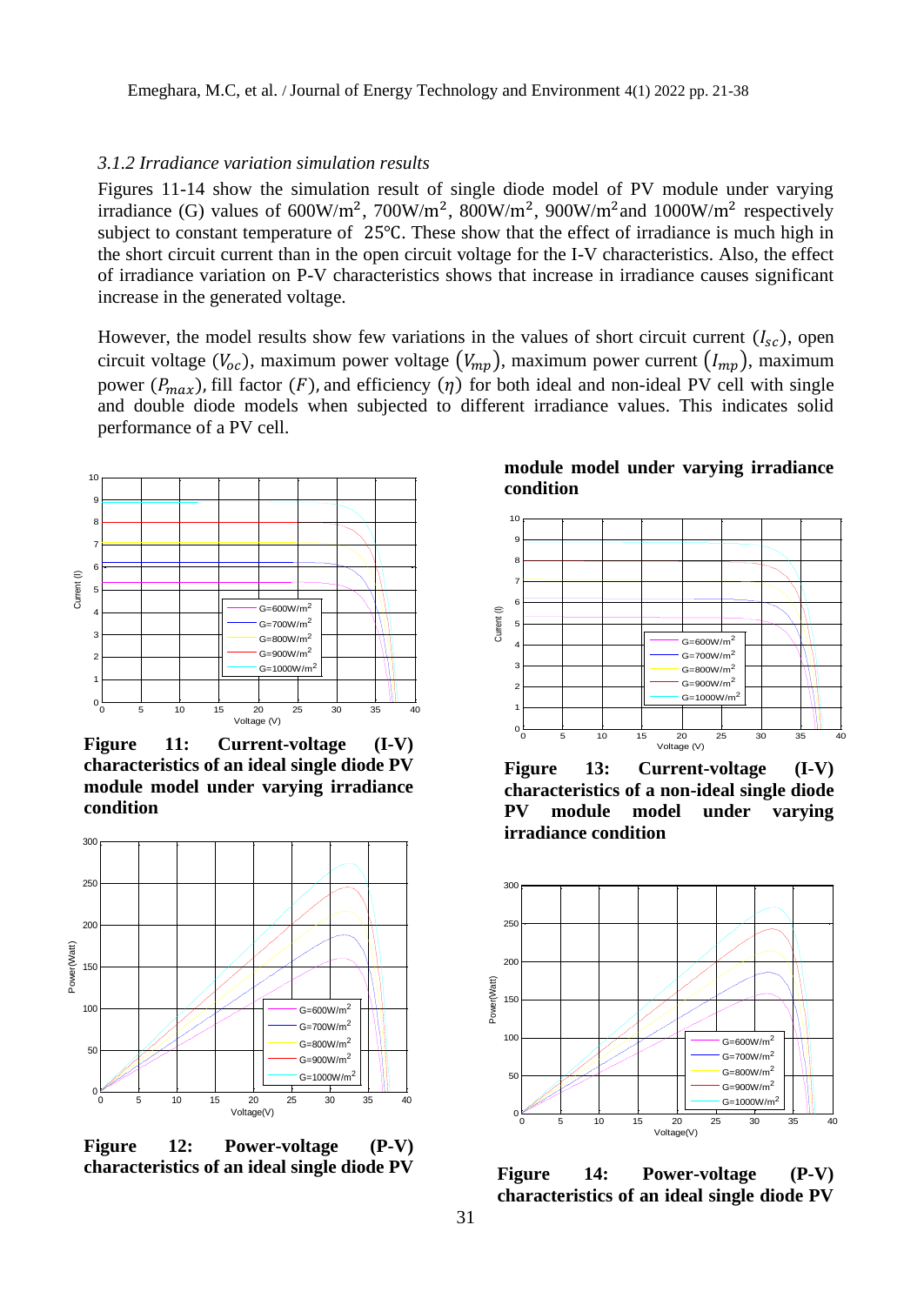# **module model under varying irradiance condition**

## *3.2 Wind Turbine Simulation Result*

Figure 15 shows the simulation result of wind turbine power characteristics under different wind speed. It is evident from Figure 15 that increase in speed causes significant increase in the generated turbine output power. However, the maximum power for each operating wind speed occurred at pitch angle,  $\beta = 0^{\circ}$ .



**Figure 15:** Wind turbine power and speed characteristics (pitch angle beta  $= 0^0$ )

# *3.3 Hybrid Solar-Wind Simulation Results*

Figure 16 shows the output power response of a hybrid solar-wind power system under varying wind velocity at constant temperature of 25 degrees and irradiance of  $1000W/m<sup>2</sup>$ . However, it is evident from the result that increase in wind velocity causes increase in the cumulative output of the combined Solar-Wind power system.

Also, Figure 17 shows the output power response of a hybrid solar-wind power system under varying irradiance at constant temperature of 25 degrees and wind velocity of  $12m/s<sup>2</sup>$ . However, it is evident from the result that increase in irradiance causes significant increase in the cumulative output of the combined solar-wind power system.

More so, Figure 18 shows the output power response of a hybrid solar-wind power system under varying temperature conditions at constant irradiance of  $1000W/m<sup>2</sup>$  and wind velocity of  $12m/s<sup>2</sup>$ . However, it is evident from the result that increase in temperature causes significant decrease in the cumulative output of the combined solar-wind power system.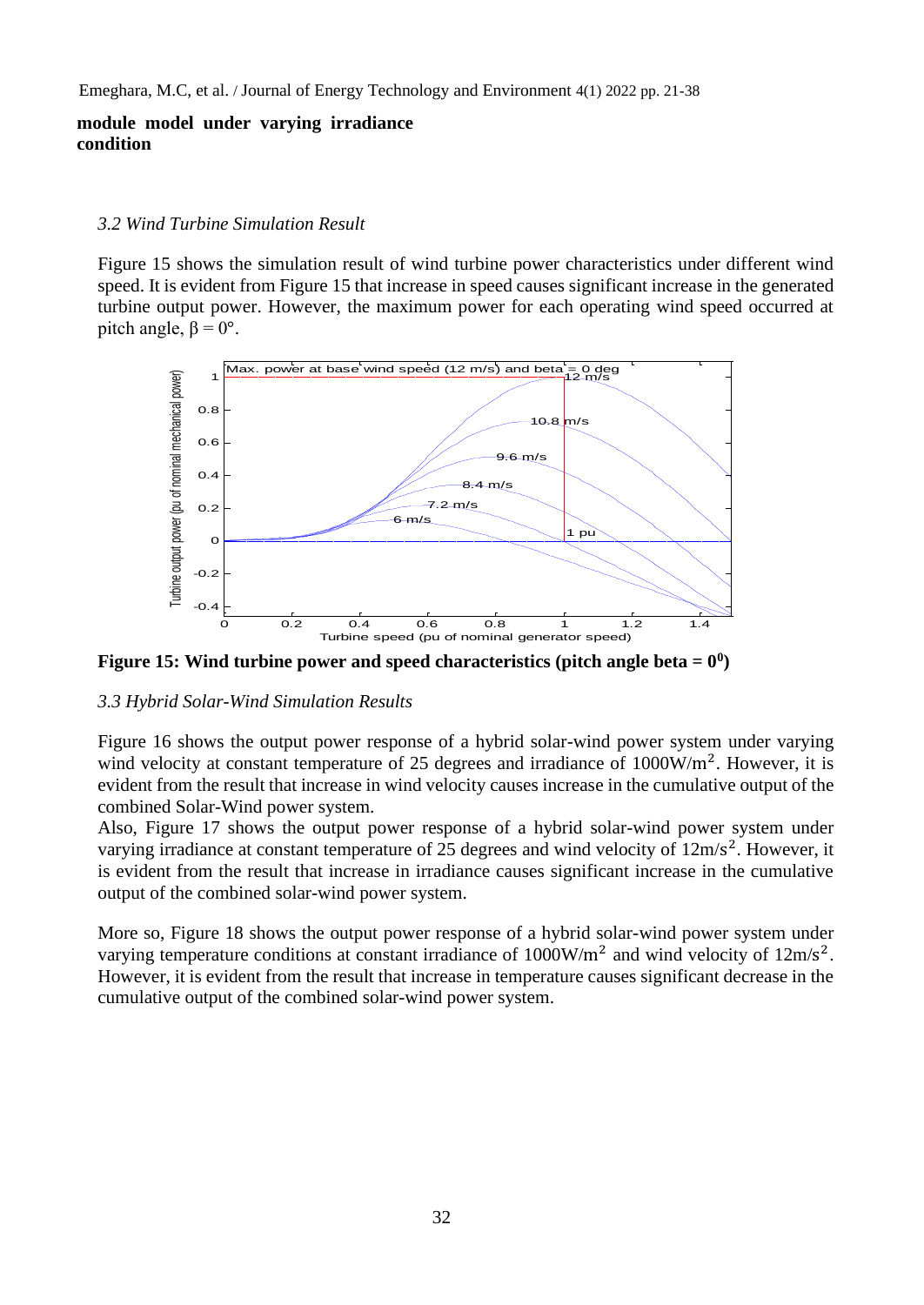

**Figure 16: Hybrid output power (MW) response under varying wind velocity**



**Figure 17: Hybrid output power (MW) response under varying irradiance**



**Figure 18: Hybrid output power (MW) response under varying temperature**

# **4. Conclusion**

In this research, a comprehensive fundamental modeling of hybrid renewable solar-wind power generation with special attention on studying the effect of environmental changes on the system. The equivalent circuit model for the individual subsystems; PV module, wind turbine and the combined system were discussed. The result of temperature effect studies on both the ideal and nonideal single diode models of PV Module shows that increase in temperature causes decrease in the maximum power output of the Module under constant irradiance condition. A comparison between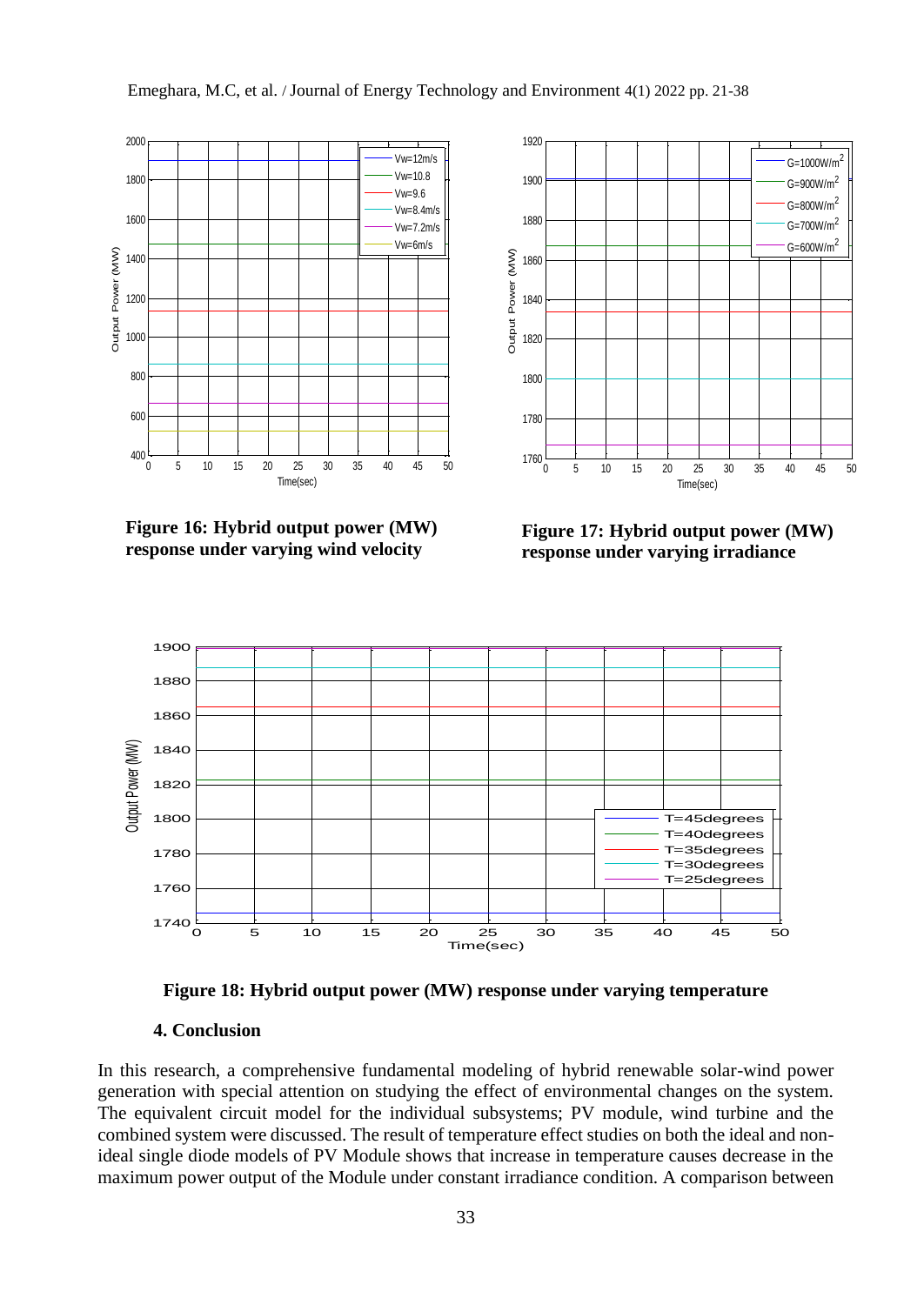the ideal and non-ideal PV module models demonstrated that the non-ideal single diode model offers a more realistic behavior under different varying environmental conditions. More so, the results from the aerodynamic modeling and simulation of the wind turbine under study shows that increase in wind speed causes increase in power but when the wind speed is increased above the turbine's rated wind speed, the output power begins to decline.

In addition, the results of hybrid solar-wind power system simulation show a geometrical increase in power output when compared to the individual subsystems. Also, its performance evaluation under different varying environmental factors shows that increase in irradiance and wind velocity has a more significant impact on the hybrid system than temperature changes.

However, the individual subsystems of the proposed hybrid renewable solar-wind power generation as well the combined system have been modeled and simulated, and their performance under different environmental condition obtained so as to help operators or users know what is to be generated at every environmental condition.

#### **References**

- [1] K. Sandeep and G. Vijay (2013). Hybrid System of PV Solar / Wind /Fuel Cell. International Journal of Advanced Research in Electrical, Electronics and Instrumentation Engineering (IJAREEIE), Vol. 2(8), pp. 3666-3679.
- [2] A. O. Phebe and A. S. Samuel (2016). A Review of Renewable Energy Sources, Sustainability Issues and Climate Change Mitigation. Cogent Engineering, Vol. 2016(3), pp. 1-14.
- [3] H. Mahabub and B. M. Oishe (2015). Performance Analysis and Feasibility Study of Solar-Wind-Diesel Hybrid Power System in Rural Areas of Bangladesh. International Journal of Engineering Research and General Science, Vol. 3(5), pp. 410-420.
- [4] M. D. Ibrahim, K. Abul and S. Ansari (2015). A Review of Hybrid Renewable Energy System for Electric Power Generation. International Journal of Engineering Research and Application (IJERA), Vol. 5(8), pp. 42- 48.
- [5] R. Avtar, N. Sahu, A. K. Aggarwal, S. Chakraborty, A. Kharrazi, A. P. Yunus, J. Dou and T. A. Kurniawan (2019). Exploring Renewable Energy Resources Using Remote Sensing and GIS—A Review. *Resources,* Vol. 2019(8), pp. 1-23.
- [6] B. Binayak, R. P. Shiva, L. Kyung-Tae and A. Sung-Hoon (2014). Mathematical Modeling of Hybrid Renewable Energy System: A Review on Small Hydro-Solar-Wind Power Generation. International Journal of Precision Engineering and Manufacturing-Green Technology, Vol. 1(2), pp. 157-173.
- [7] B. Jozsef, S. Tihamer-Tibor and B. Blanka (2018). Evaluation of Renewable Energy Sources in Peripheral Areas and Renewable Energy-Based Rural Development. Renewable and Sustainable Energy Reviews, Vol. 90, pp.  $516 - 535$ .
- [8] N. Swati and M. Lini (2014). Hybrid Renewable Energy: A Review. International Journal of Electronic and Electrical Engineering, Vol. 7(5), pp. 535-542.
- [9] F. Glayoor, A. G. Swanson and H. Sibanda (2021). Optimizing sizing for a grid-connected hybrid renewable energy system: A case study of the residential sector in Duban, South Africa. Journal of Energy in Southern Africa. Vol. 32(4), pp. 11-27.
- [10]M. Bashir and J. Sadeh (2011). Size Optimization of New Hybrid Stand-alone Renewable Energy System Considering a Reliability Index. Conference Paper January 2011. [https://www.researchgate.net/publication/215955064.](https://www.researchgate.net/publication/215955064)
- [11]L. T. Clausen and D. Rudolph (2020). Renewable Energy for Sustainable Rural Development: Synergies and Mismatches. Energy Policy, Vol. 138, pp. 1-10.
- [12]L. O. Aghenta and M. T. Iqbal (2019). Design and Dynamic Modeling of a Hybrid Power System for a House in Nigeria. International Journal of Photo Energy, Vol. 2019, pp. 1-13.
- [13]Z. Teng, G. Ragigul and S. Kai (2021). Hybrid Data-Driven and Mechanistic Modeling Approaches or Multiscale Material and Process Design. Elsevier Engineering, Vol. 7, pp. 1231-1238.
- [14]F. Bourennani, S. Rahnamayan and G. F. Naterer (2015). Optimal Design Methods for Hybrid Renewable Energy Systems. *International Journal of Green Energy, Vol. 12*, pp. 148-159.
- [15]J. B. Fulzele and M. B. Daigavane (2018). Designe and Optimization of Hybrid PV-Wind Renewable Energy System. Materials Today Proceedings, Vol. 5(1), pp.810-818.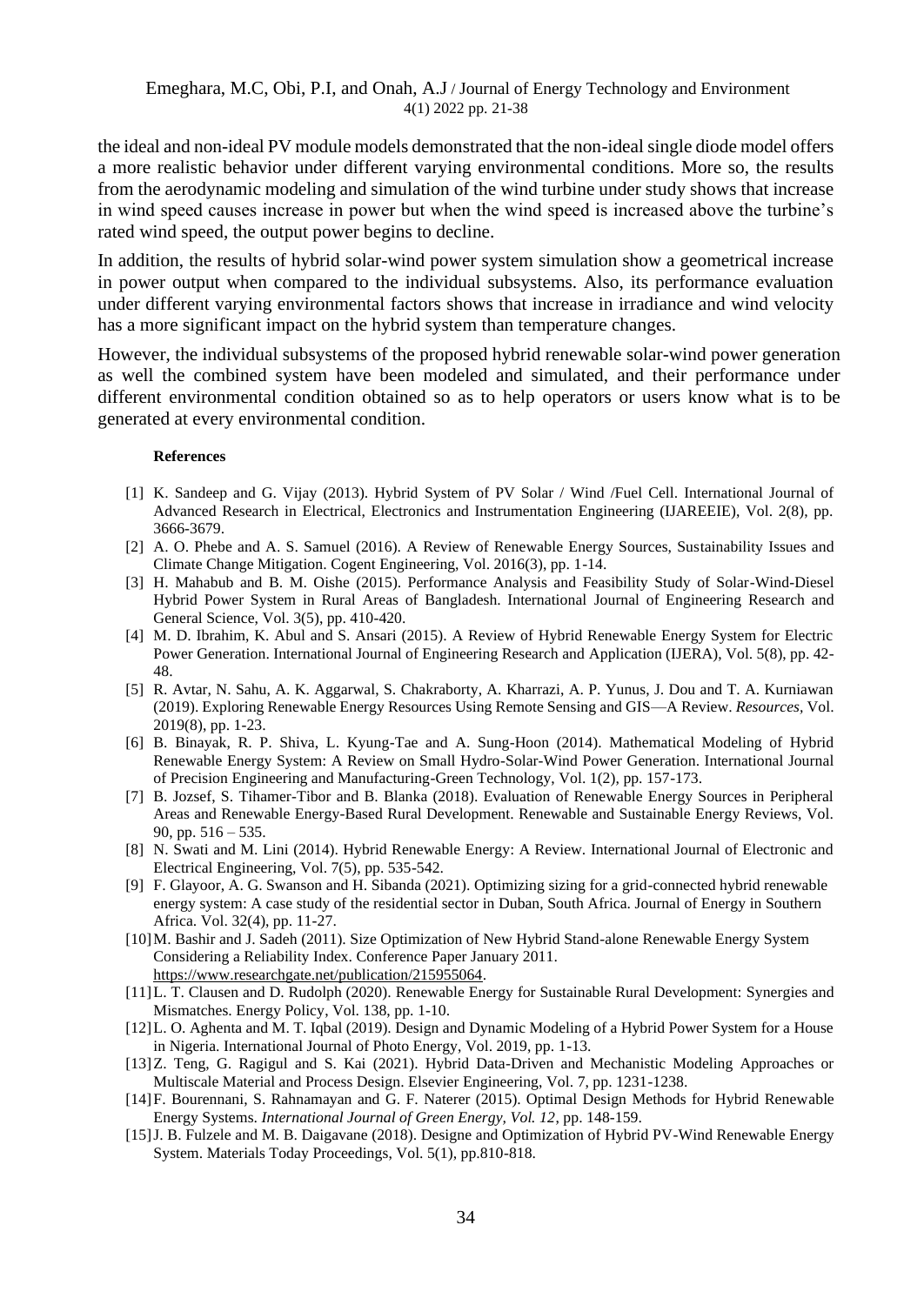#### Emeghara, M.C, Obi, P.I, and Onah, A.J / Journal of Energy Technology and Environment 4(1) 2022 pp. 21-38

- [16]E. Omorogiuwa and P. I. Obi (2020). Review on Modern Trends on Smart Remote Models for Monitoring PV System. World Journal of Engineering Research and Technology (WJERT). Vol. 6(2), pp. 54-65. [www.wjert.org.](http://www.wjert.org/)
- [17]M. Azzouzi, L. Mazzouz and D. Popescu (2014). Matlab-Simulink of Photovoltaic System Based on a Two-Diode Model. Proceedings of the World Congress on Engineering (WCE),  $2<sup>nd</sup> - 4<sup>th</sup>$  July, 2014, London, U.K, pp. 328-333.
- [18]I. Kashif, S. Zainal and T. Hamed (2011). Accurate MATLAB Simulink PV System Simulator Based on a Two-Diode Model. Journal of Power Electronics, Vol. 11(2), pp. 179-187.
- [19]J. Abdul, A. Nazar and A. Omega (2012). Simulation on Maximum Power Point Tracking of the Photovoltaic Module using LabVIEW. International Journal of Advanced Research in Electrical, Electronics and Instrumentation Engineering (IJAREEIE), Vol. 1, pp. 190-199.
- [20]A. E. Wafaa, M. A. E. Ashraf and A. E. S. S. Fouad (2013). Mathematical Model for Photovoltaic Cells. Leonard Journal of Sciences, Vol. 23, pp.13-28.
- [21]Y. Jiang, J. A. Qahouq and M. Orabi (2011). Matlab/Pspice Hybrid Simulation Modeling of Solar PV Cell/Module. *2011 Twenty-Sixth Annual IEEE Applied Power Electronics Conference and Exposition (APEC)*, pp. 1244-1250.
- [22]P. Srikanth and A. S. Sekhar (2015). Dynamic Analysis of Wind Turbine Drive Train Subjected to Non-Stationary Wind Load Excitation. Journal of Mechanical Engineering Science, Vol. 229(3), pp. 429-446.
- [23]M. H. Ranjbar, S. A. Nasrazadani, H. Z. Kia and K. Gharali (2019). Reaching the betz Limit Experimentally and Numerically. Energy Equipment and Systems, Vol. 7(3), pp. 271-278.
- [24]S. Mohit and S. Surya (2011). Dynamic Models for Wind Turbines and Wind Power Plants. National Renewable Energy Laboratory (NREL), pp. 9-18.

## **Appendix**

| Parameter                    | Value                                                                         |
|------------------------------|-------------------------------------------------------------------------------|
| Turbine Type                 | 3-blade HAWT, upwind free yaw                                                 |
| Rotor diameter               | 3.016 m                                                                       |
| Swept area                   | $7.01 \text{ m}$ 2                                                            |
| Blade type                   | Optimum twist-taper injection-molded glass-<br>reinforced polypropylene resin |
| Speed control                | Digitally-controlled alternator torque                                        |
| Redundant control            | One-shot centripetal overspeed brake                                          |
| Tower top mass               | 45 kg                                                                         |
| Rated power (approx.)        | 1500W @ 11 m/s                                                                |
| Annual output<br>(approx.)   | 2,420 kWh at 5 m/s avg. (Rayleigh)                                            |
| Cut-in wind speed            | $3.3 \text{ m/s}$                                                             |
| Survival wind speed          | $60 \text{ m/s}$                                                              |
| Turbine electrical output    | REbus™ DC nanogrid: regulated +/-190VDC                                       |
| <b>Electrical parameters</b> | <b>Nominal (Maximum)</b>                                                      |
| <b>RE</b> bus Power          | 1575 W (1785 W)                                                               |
| RE bus voltage               | 380 V (420 V)                                                                 |
| RE bus current               | 4.7 A (6.7 A)                                                                 |

**Table A1: Pika T701 wind turbine installation and service manual**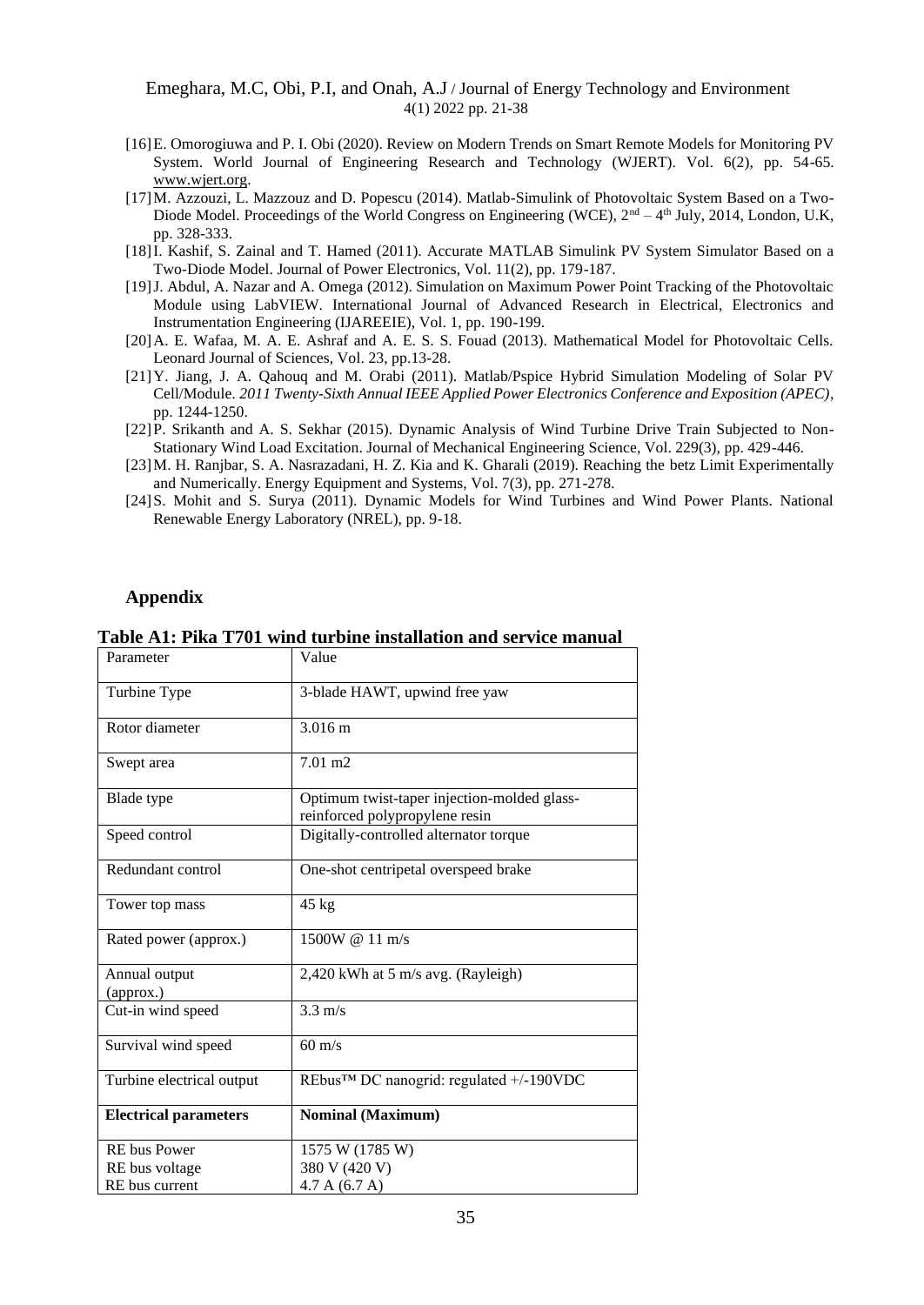**Table A2: Mitsubishi electric PV module datasheet**

|                                                             | Mitsubishi Electric Photovoltaic Module Specification Sheet |
|-------------------------------------------------------------|-------------------------------------------------------------|
| Manufacturer                                                | Mitsubishi Electric                                         |
| Model name                                                  | PV-MLU255HC                                                 |
| Cell type                                                   | Monocrystalline Silicon, 78mmx156mm                         |
| Number of cells                                             | 324cells                                                    |
| Maximum power rating                                        | 255Wp                                                       |
| (Pmax)                                                      |                                                             |
| Warranted minimum Pmax                                      | 247.4Wp                                                     |
| PV USA test condition                                       | 230.5Wp                                                     |
| rating (PTC)                                                |                                                             |
| Open circuit voltage (Voc)                                  | 37.8V                                                       |
| Short circuit current (Isc)                                 | $\overline{8.89}$                                           |
| Maximum power voltage                                       | $\overline{3}1.2V$                                          |
| ( Vmp)                                                      |                                                             |
| Maximum power current                                       | 8.18A                                                       |
| (Imp)                                                       |                                                             |
| Module efficiency                                           | 15.40%                                                      |
| Aperture efficiency                                         | 16.70%                                                      |
| Tolerance of maximum                                        | $+3/-3%$                                                    |
| power rating                                                |                                                             |
| Static load test passed                                     | 5,4000Pa                                                    |
| Number of bus bars per cell                                 | 4Bus bars                                                   |
| Normal operating cell                                       | 45.7°C                                                      |
| temperature (NOCT)                                          |                                                             |
| Maximum system voltage                                      | <b>DC 600V</b>                                              |
| Fuse rating                                                 | 15A                                                         |
| Dimensions                                                  | 64x40.1x1.81inch                                            |
| Weight                                                      | 44lbs (20kg)                                                |
| Number of modules per                                       | 20                                                          |
| pallet                                                      |                                                             |
| Number of modules per                                       | 560                                                         |
| container (40ft. Container)                                 |                                                             |
| Certifications                                              | IEC 61215 2nd Edition, UL1703                               |
| Fire rating                                                 | Class C                                                     |
| Mitsubishi Electric Photovoltaic Module Specification Sheet |                                                             |
| $\overline{\text{M}}$ anufacturer                           | Mitsubishi Electric                                         |
| Model name                                                  | PV-MLU255HC                                                 |
| Cell type                                                   | Monocrystalline Silicon, 78mmx156mm                         |
| Number of cells                                             | 324cells                                                    |
| Maximum power rating                                        | 255Wp                                                       |
| (Pmax)                                                      |                                                             |
| Warranted minimum Pmax                                      | 247.4Wp                                                     |
| PV USA test condition                                       | 230.5Wp                                                     |
| rating (PTC)                                                |                                                             |
| Open circuit voltage (Voc)                                  | 37.8V                                                       |
| Short circuit current (Isc)                                 | 8.89                                                        |
| Maximum power voltage                                       | 31.2V                                                       |
| ( Vmp)                                                      |                                                             |
| Maximum power current                                       | 8.18A                                                       |
| (Imp)                                                       |                                                             |